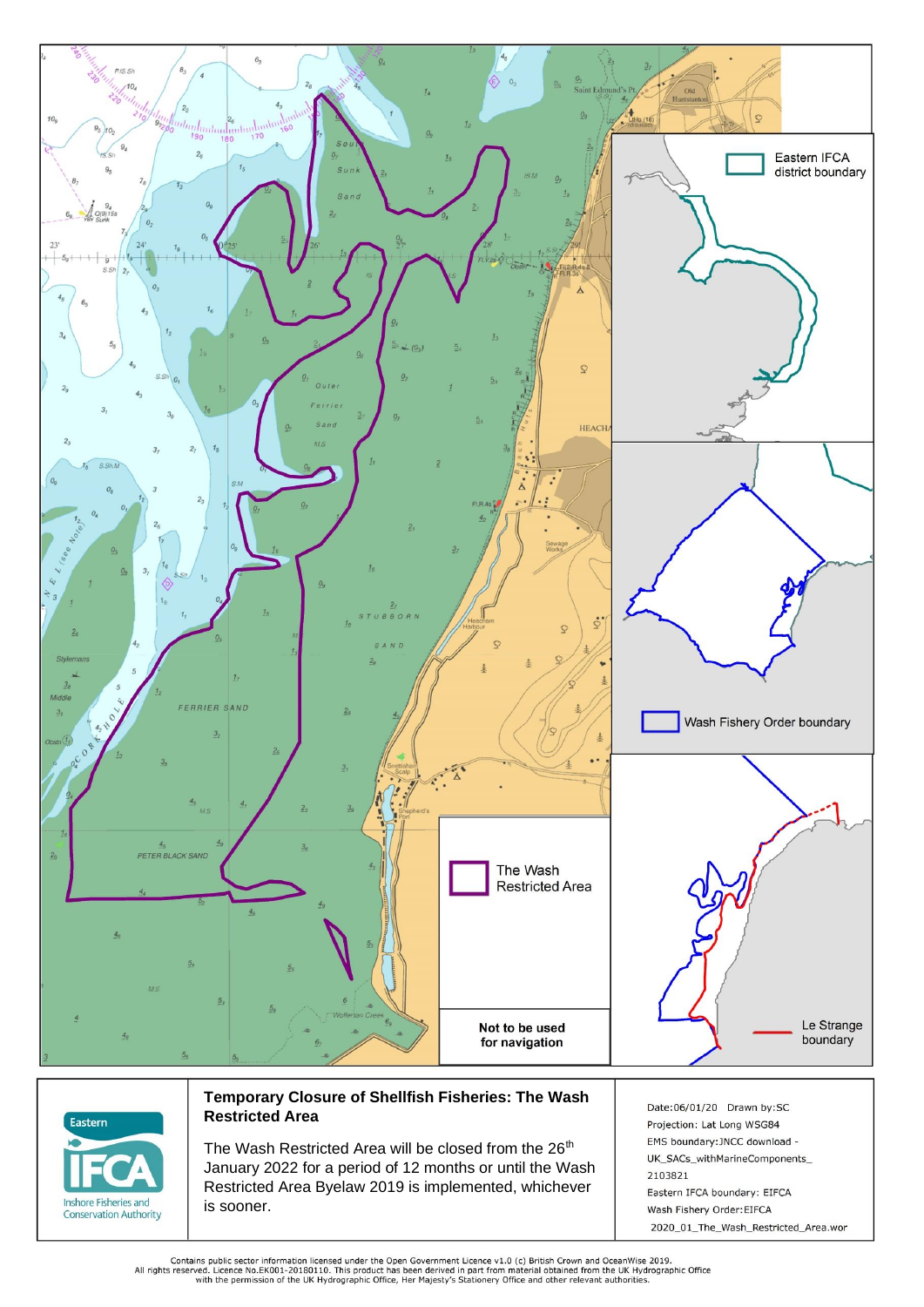The Wash Restricted Area is defined by a boundary drawn by a series of straight lines connecting each point listed in the table to the next point in sequence and finally returning to the point 1.

| <b>Point</b>             | Latitude     | Longitude    | <b>Point</b> | Latitude     | Longitude    |
|--------------------------|--------------|--------------|--------------|--------------|--------------|
| 1                        | 52° 51.56' N | 00° 25.94' E | 41           | 52° 54.47' N | 00° 26.06' E |
| $\overline{2}$           | 52° 51.52' N | 00° 25.59' E | 42           | 52° 54.46' N | 00° 25.94' E |
| 3                        | 52° 51.50' N | 00° 25.13' E | 43           | 52° 54.47' N | 00° 25.80' E |
| 5                        | 52° 51.52' N | 00° 24.30' E | 44           | 52° 54.50' N | 00° 25.64' E |
| $\overline{\mathcal{A}}$ | 52° 51.57' N | 00° 25.09' E | 45           | 52° 54.55' N | 00° 25.51' E |
| 6                        | 52° 51.51' N | 00° 23.21' E | 46           | 52° 54.59' N | 00° 25.44' E |
| $\overline{7}$           | 52° 51.66' N | 00° 23.27' E | 47           | 52° 54.65' N | 00° 25.41' E |
| 8                        | 52° 52.15' N | 00° 23.26' E | 48           | 52° 54.87' N | 00° 25.46' E |
| 9                        | 52° 52.30' N | 00° 23.47' E | 49           | 52° 55.04' N | 00° 25.54' E |
| 10                       | 52° 52.39' N | 00° 23.51' E | 50           | 52° 55.13' N | 00° 25.65' E |
| 11                       | 52° 52.60' N | 00° 23.67' E | 51           | 52° 55.28' N | 00° 25.93' E |
| 12                       | 52° 52.76' N | 00° 23.84' E | 52           | 52° 55.38' N | 00° 26.22' E |
| 13                       | 52° 52.99' N | 00° 24.06' E | 53           | 52° 55.48' N | 00° 26.52' E |
| 14                       | 52° 53.08' N | 00° 24.19' E | 54           | 52° 55.60' N | 00° 26.73' E |
| 15                       | 52° 53.24' N | 00° 24.33' E | 55           | 52° 55.76' N | 00° 26.86' E |
| 16                       | 52° 53.30' N | 00° 24.41' E | 56           | 52° 55.83' N | 00° 26.86' E |
| 17                       | 52° 53.35' N | 00° 24.53' E | 57           | 52° 55.95' N | 00° 26.91' E |
| 18                       | 52° 53.41' N | 00° 24.86' E | 58           | 52° 56.04' N | 00° 26.88' E |
| 19                       | 52° 53.42' N | 00° 24.89' E | 59           | 52° 56.09' N | 00° 26.73' E |
| 20                       | 52° 53.47' N | 00° 24.89' E | 60           | 52° 56.09' N | 00° 26.62' E |
| 21                       | 52° 53.62' N | 00° 25.09' E | 61           | 52° 56.03' N | 00° 26.53' E |
| 22                       | 52° 53.68' N | 00° 25.07' E | 62           | 52° 55.89' N | 00° 26.45' E |
| 23                       | 52° 53.78' N | 00° 25.14' E | 63           | 52° 55.82' N | 00° 26.35' E |
| 24                       | 52° 53.82' N | 00° 25.18' E | 64           | 52° 55.78' N | 00° 26.32' E |
| 25                       | 52° 53.83' N | 00° 25.60' E | 65           | 52° 55.73' N | 00° 26.38' E |
| 26                       | 52° 53.85' N | 00° 25.68' E | 66           | 52° 55.71' N | 00° 26.47' E |
| 27                       | 52° 53.88' N | 00° 25.65' E | 67           | 52° 55.66' N | 00° 26.50' E |
| 28                       | 52° 53.92' N | 00° 25.36' E | 68           | 52° 55.61' N | 00° 26.40' E |
| 29                       | 52° 53.96' N | 00° 25.31' E | 69           | 52° 55.58' N | 00° 26.19' E |
| 30                       | 52° 54.27' N | 00° 25.19' E | 70           | 52° 55.58' N | 00° 26.03' E |
| 31                       | 52° 54.35' N | 00° 25.23' E | 71           | 52° 55.53' N | 00° 25.88' E |
| 32                       | 52° 54.36' N | 00° 25.31' E | 72           | 52° 55.53' N | 00° 25.73' E |
| 33                       | 52° 54.30' N | 00° 25.41' E | 73           | 52° 55.56' N | 00° 25.64' E |
| 34                       | 52° 54.31' N | 00° 25.53' E | 74           | 52° 55.90' N | 00° 25.46' E |
| 35                       | 52° 54.38' N | 00° 25.71' E | 75           | 52° 55.93' N | 00° 25.38' E |
| 36                       | 52° 54.42' N | 00° 26.20' E | 76           | 52° 55.94' N | 00° 25.26' E |
| 37                       | 52° 54.45' N | 00° 26.31' E | 77           | 52° 56.01' N | 00° 25.01' E |
| 38                       | 52° 54.48' N | 00° 26.31' E | 78           | 52° 56.11' N | 00° 24.94' E |
| 39                       | 52° 54.53' N | 00° 26.26' E | 79           | 52° 56.35' N | 00° 25.18' E |
| 40                       | 52° 54.52' N | 00° 26.16' E | 80           | 52° 56.53' N | 00° 25.63' E |